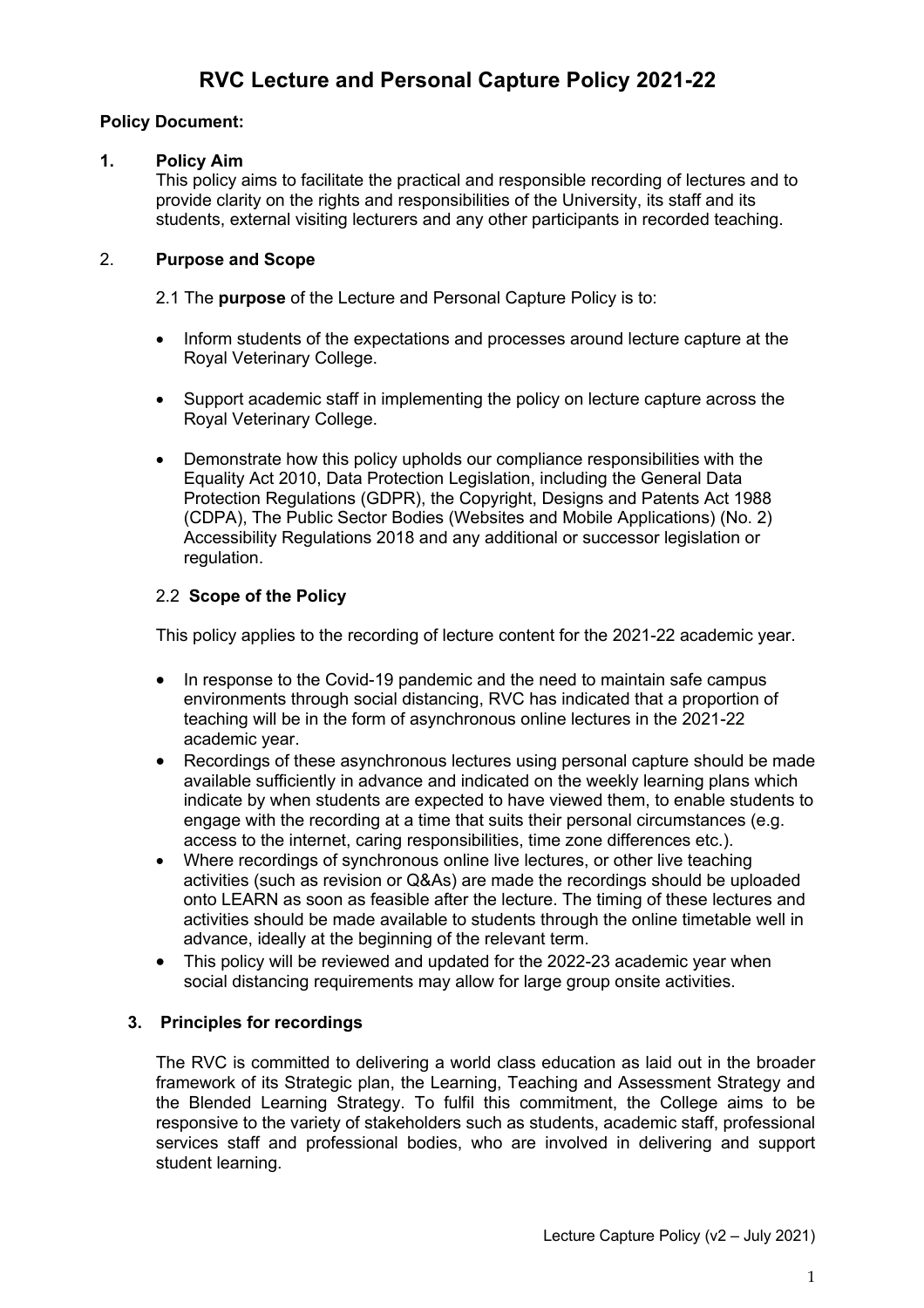Increasingly, technology is being used, where appropriate, to provide a flexible and personalised student learning experience. Reflecting student feedback, the College is committed **to making lecture recordings widely available to students as part of its teaching provision to enhance student learning and to provide a flexible learning resource.** 

All learning and teaching support practices including Lecture Capture take account of equality and diversity legislation and the differences brought about by student level, student profile, subject and mode of study.

The College, as a provider of educational services, is already obliged to ensure that all teaching material is inclusive and therefore accessible by design under the requirements of the Equality Act 2010, the Disability Equality Duty and The Public Sector Bodies (Websites and Mobile Applications) (No. 2).

Digital activities and materials, including recordings, will not be used for staff performance management purposes and will not be the basis for instigating performance or disciplinary proceedings.

As well as RVC students and staff, these guidelines are also relevant to anyone attending or giving a lecture at the College. Organisers of external lectures will also find these guidelines useful.

This policy will be implemented in compliance with the Equality Act 2010, Data Protection Legislation, including the General Data Protection Regulations (GDPR), the Copyright, Designs and Patents Act 1988 (CDPA), The Public Sector Bodies (Websites and Mobile Applications) (No. 2) Accessibility Regulations 2018 and any additional or successor legislation or regulation.

#### 4. **Use of Recordings**

- **The RVC will provide recordings of lectures to students on taught Courses, where possible, to aid their learning through review and reflection and to provide a flexible learning resource during the period of their course.**
- A student may only use the recording for the purposes of their own personal study. The student must destroy any copy of the recording they hold once this purpose has been met. Students may otherwise only use, modify, publish or share restricted-access lecture recordings or excerpts with the permission of the lecturer and of any other participants in the recording.
- If a student has been found to distribute lecture recordings beyond their original purpose or without permission this may be handled through the Student Misconduct Processes and/or the Student Social Media Policy.
- The RVC will provide guidance to students on how to benefit from lectures and how to use lecture recordings appropriately.
- A lecturer may use recordings of their own lectures to facilitate peer observation of their teaching.
- Recordings will not be used to cover University staff exercising their legal right to take industrial action without the lecturer's consent nor will they be used to provide cover for staff vacancies.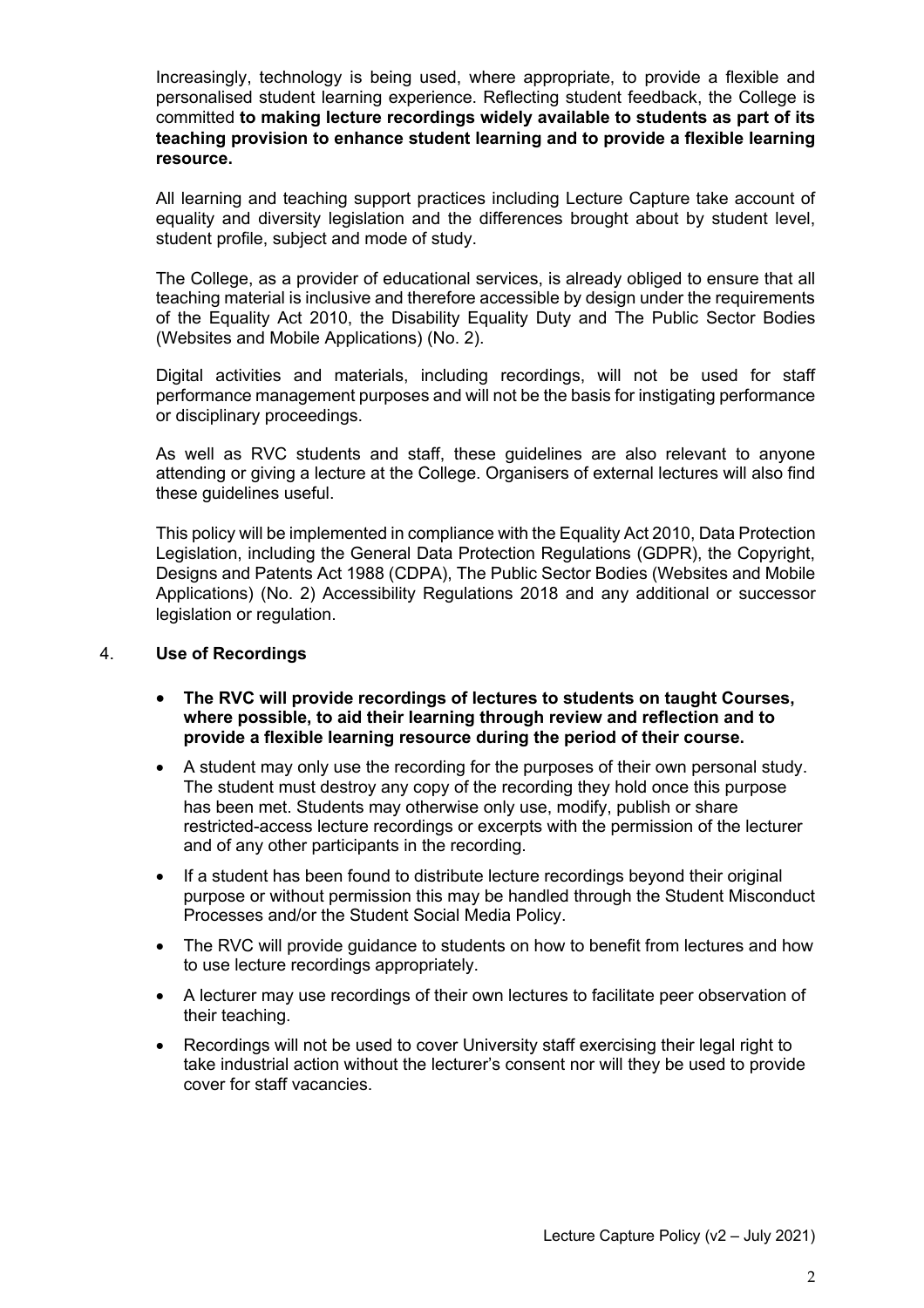#### 5. **Key Responsibilities**

**Inclusivity and Accessibility:** Staff making videos in line with the requirements of this policy are reminded that they must also comply with the *Public Sector Bodies (Websites and Mobile Applications) (No. 2) Accessibility Regulations 2018*. In practice this means videos should be available with either captions or a downloadable transcript.   Staff are expected to use the College's accessible templates when they make recordings.

**Use of RVC supported Technologies**: Responsibility for the provision of RVC supported software (Panopto) for Lecture Capture and Personal Capture and training in using the software lies with the LEARN team. Academic staff are expected to organise and plan for their own training needs as appropriate.

**Staff Guidance:** The Blended Learning Rubric (2021) provides guidance to staff on how to make recordings of lecture content. The Educational Development, Digital Learning and Learning Design Teams are available to provide guidance to staff on the appropriate pedagogic context in which to use any recordings (whether personal capture or captured during a live lecture).

**Dissemination and use of recordings:** Recordings will be for the sole use of students enrolled on the relevant course. Students using recordings for purposes other than this may face appropriate sanction through Student Misconduct Procedures and/or the Student Social Media Policy. Except where authorised by the College, including seeking appropriate consent, digital education materials are not for public consumption by any means.

**Copyright**: Individual teaching staff will be responsible for ensuring that appropriate copyright permissions have been obtained for the use of third-party material and provide visible citations on slides and for recordings used within recorded lectures.

**Intellectual Property:** Any recording produced in line with this policy to support students' learning, is considered part of the module/strand materials. The act of making a recording for this purpose is considered implied consent on the part of the producer, that the recorded artefact is to be considered as part of the module/strand materials and as such, the ownership of the recording rests with the RVC.

Where the College and an employee have agreed that the employee retains some or all of the intellectual property rights to material used within a lecture recording, the employee agrees to grant the University a non-exclusive licence to use the material for the essential purpose in this policy.

**Performer Rights**: Performer rights reside with the lecturer and other lecture participants, who agree to the recording of the lecture and agree that the College may use their performance for the essential purpose in this policy.

**Storage, retention and removal:** Responsibility for the storage, retention and removal of recordings produced in accordance with this policy lies with the LEARN team. Lecture recordings of particular topics or an equivalent recording will remain available for students until 18 months after graduation in LEARN. In order to maintain compliance with GDPR, a regular schedule for the removal of out-dated or redundant learning content is in the process of being developed.

#### **Data Management:**

.

Data are hosted within the UK and the data protection and data security arrangements must satisfy the College's Data Protection Officer.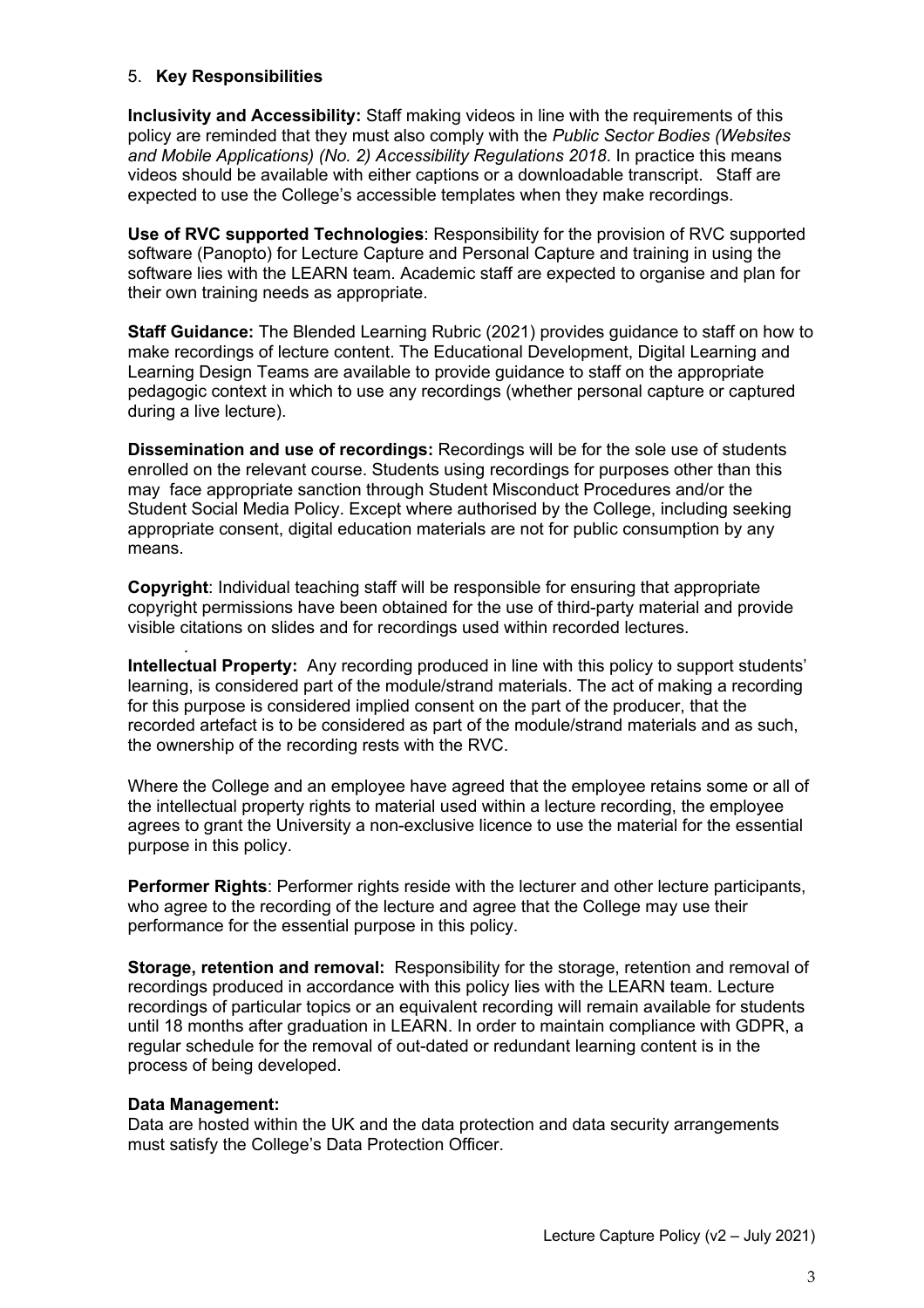Learning Analytics from the lecture recordings may be used as part of the Tutor Dashboard to understand student engagement and identify students who may be considered to be at risk for progression and attainment, in order to provide the appropriate support.

## 6. **Definitions**

| <b>Term or Acronym</b>                | <b>Description</b>                                                                                                                                                                                                                                                                                                                                                                                                                                                                                                             |
|---------------------------------------|--------------------------------------------------------------------------------------------------------------------------------------------------------------------------------------------------------------------------------------------------------------------------------------------------------------------------------------------------------------------------------------------------------------------------------------------------------------------------------------------------------------------------------|
| <b>Accessibility</b>                  | Accessible learning ensures that students can equally access the<br>learning materials and experiences whether onsite or by digital learning<br>through LEARN, Virtual Learning Environment (VLE).                                                                                                                                                                                                                                                                                                                             |
| <b>Alternative text:</b>              | Alt text (alternative text) is a word or phrase that can be inserted as an<br>attribute in an HTML (Hypertext Markup Language) document to tell<br>Web site viewers the nature or contents of an image.                                                                                                                                                                                                                                                                                                                        |
| <b>Asynchronous</b><br>learning       | Asynchronous learning is self-paced to suit a student's schedule.<br>Students can satisfy requirements within a flexible time frame.                                                                                                                                                                                                                                                                                                                                                                                           |
| <b>Audio recording</b>                | The staff voice only is recorded i.e. there is no requirement for a video<br>of the staff member. This may be through an audio recording using<br>specialist software, a podcast or Powerpoint slides with an audio<br>commentary.                                                                                                                                                                                                                                                                                             |
| <b>Blended Learning</b>               | Blended learning at RVC aims to combine the best of onsite teaching with<br>learning that takes place in a digital environment while always valuing the<br>social aspects of learning. It includes a mix of teaching approaches,<br>delivery modes and learner styles. The 'blend' can mean different places<br>for learning (onsite and digital); different scheduling (synchronous and<br>asynchronous), different pace (class and self-paced) and different types<br>of instruction (expert led, social/group, individual). |
| <b>Consent</b>                        | The consent of the data subject means any freely given, specific,<br>informed and unambiguous indication of his and her wishes by which<br>the data subject, either by a statement or by a clear affirmative action,<br>signifies agreement to personal data relating to them being processed.                                                                                                                                                                                                                                 |
| <b>Digital Education</b><br>materials | Digital teaching, learning and assessment materials for the interest and<br>consumption of RVC staff and students which may include, but are not<br>limited to, audio and visual recordings, video, lecture capture,<br>presentations, podcasts, quizzes, interactives and notes.                                                                                                                                                                                                                                              |
| <b>Digital Learning</b>               | Learning which is mediated through an online environment and which<br>may take place either synchronously (live) or asynchronously. It is not<br>determined by a physical location and may include audio and visual<br>recordings, video, live streamed lectures and Q&As, presentations,<br>podcasts, forums, online interactives, quizzes and notes.                                                                                                                                                                         |
| <b>Educational</b><br>activities      | Teaching, learning and assessment activities for the interest and<br>consumption of RVC staff and students which may include, but are not<br>limited to, lectures, laboratory demonstrations, presentations, seminars,<br>directed learning, tutorials, academic teaching and student<br>assessments, whether conducted in person or on-line.                                                                                                                                                                                  |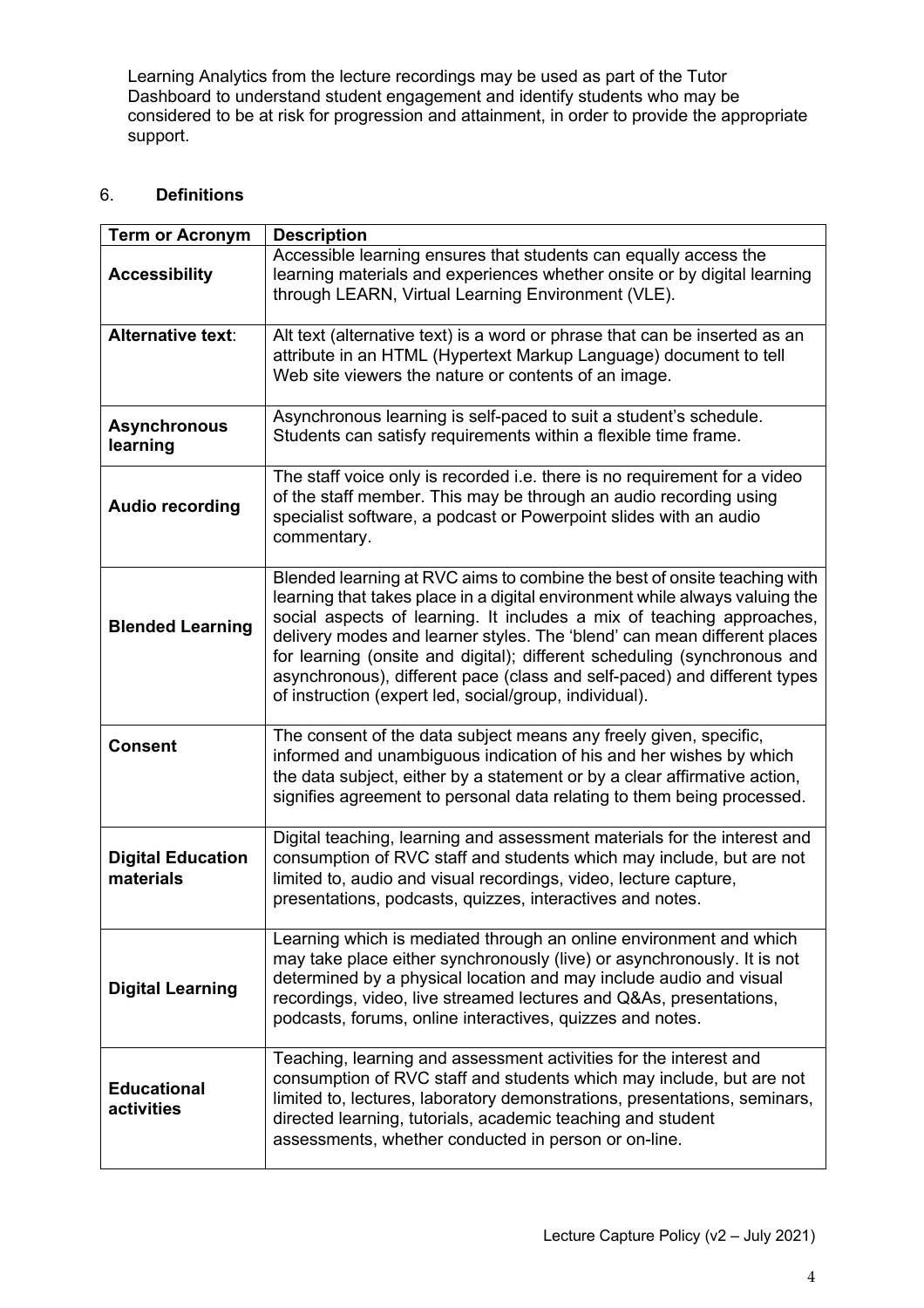| <b>Equality Act 2010</b>        | A legal framework to require the exercise of certain functions to be with<br>regard to the need to eliminate discrimination and other prohibited<br>conduct and to increase equality of opportunity.                                                                                                                                                                                                                                                       |  |
|---------------------------------|------------------------------------------------------------------------------------------------------------------------------------------------------------------------------------------------------------------------------------------------------------------------------------------------------------------------------------------------------------------------------------------------------------------------------------------------------------|--|
| <b>GDPR</b>                     | General Data Protection Regulation (GDPR) is a legal framework that<br>sets guidelines for the collection and processing of personal information<br>from individuals who live in the UK.                                                                                                                                                                                                                                                                   |  |
| <b>Inclusivity</b>              | Inclusive learning opportunities support all students to achieve the<br>highest successful outcomes. It recognises and promotes the<br>importance of diverse learners' voices and enables participation through<br>scaffolding and effective communication strategies and the removal of<br>barriers.                                                                                                                                                      |  |
| Learning<br><b>Analytics</b>    | Learning analytics refers to the measurement, collection, analysis and<br>reporting of data about the progress of learners and the contexts in<br>which learning takes place (Sclater and Mullan, 2017).                                                                                                                                                                                                                                                   |  |
| Lecture                         | An organised verbal presentation to a group of students (often large)<br>where students are expected to listen and take notes. A lecture is<br>usually accompanied by visual support materials such as a powerpoint<br>or other.                                                                                                                                                                                                                           |  |
| <b>Lecture Capture</b>          | Lecture capture is a technology which enables the recording, storage<br>and delivery of materials (Ibrahim et al, 2021)<br>At RVC Lecture Capture refers to the digital recording of live lectures in<br>teaching spaces, in real time using Panopto. Recorded content is<br>included as part of a learning plan and is published, archived and can<br>be accessed remotely via the Virtual Learning Environment (LEARN).                                  |  |
| <b>Onsite teaching</b>          | Learning that takes place in a physical onsite space on any of the<br>college campus spaces, rotation or placement locations, or at any of our<br>partners' physical spaces.                                                                                                                                                                                                                                                                               |  |
| <b>Personal Capture</b>         | At RVC Personal Capture refers to the digital recording of lecture<br>concepts or content made by teaching staff using Panopto. ent<br>Teaching staff make their recordings in 'chunks' of content at their<br>desktop and then publish the recording for access remotely by students<br>via the Virtual Learning Environment (LEARN). The recommended<br>sequencing for students to watch the recorded content is included as<br>part of a learning plan. |  |
| <b>Personal data</b>            | Any information relating to an identified or identifiable natural person<br>("data subject"). An identifiable person is one who can be identified,<br>directly or indirectly, in particular by reference to an identifier such as a<br>name, an identification number, location data, online identifier or to one<br>or more factors specific to the physical, physiological, genetic, mental,<br>economic, cultural or social identity of that person.    |  |
| <b>Personalised</b><br>learning | Learning opportunities and experiences that allow students to make<br>choices about how, when and where they will interact with some<br>elements of their course. This could include choice of content such as<br>electives or assessments (e.g. topics or portfolio submissions) and<br>choice in the pace/place of undertaking learning experiences while<br>working towards shared goals of their programme of study (Advance<br>HE, 2018).             |  |